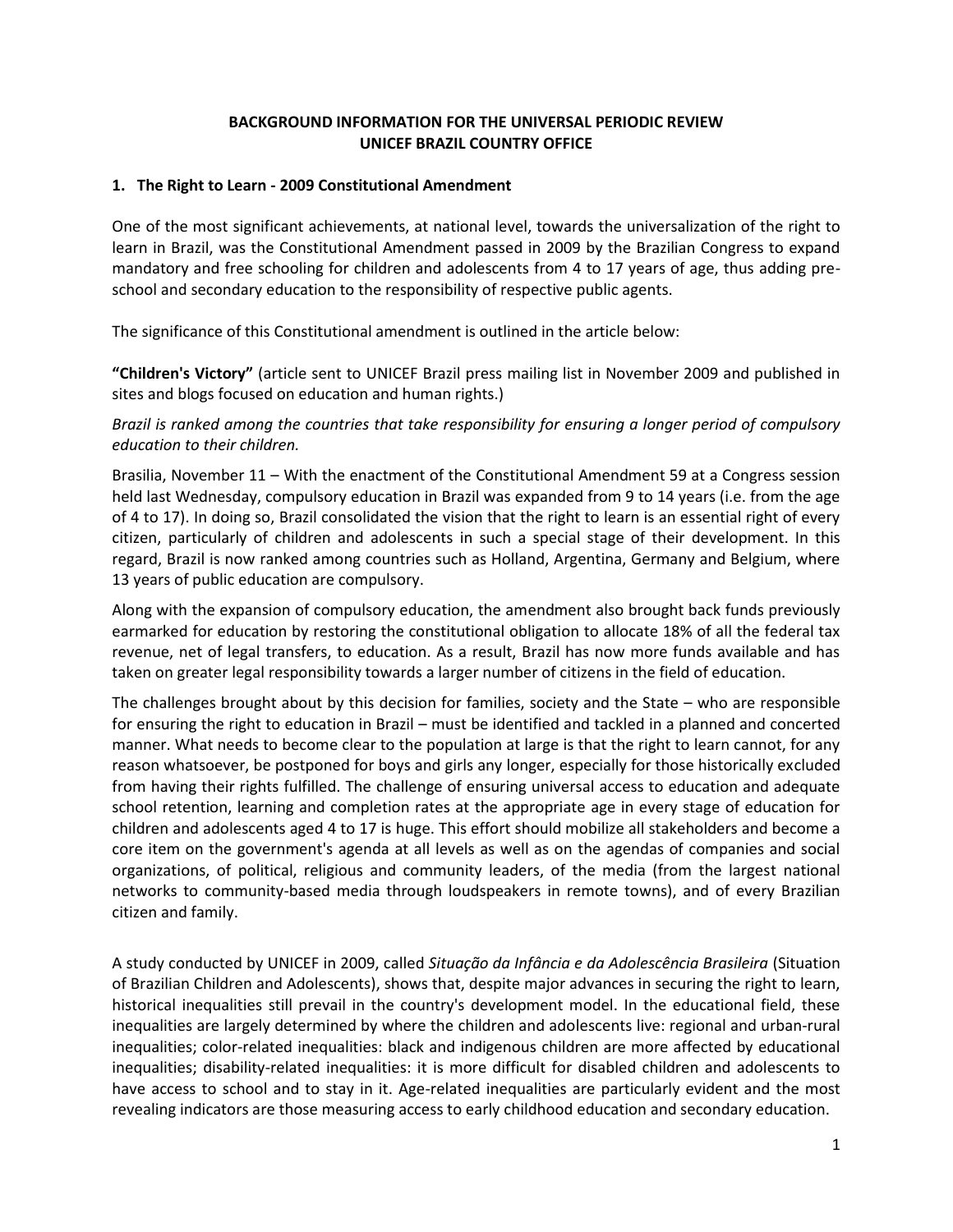The agenda on the universal right to quality education is an integral part of UNICEF's initiatives in Brazil's most vulnerable regions, such as in the Semi-Arid and Amazon regions as well as in poor communities in urban centers; it guides our surveys, publications and campaigns. It is a key element in our efforts to support initiatives of South-South cooperation between Brazil, as leading actor, and several other countries of Latin America, Caribbean and Africa.

We celebrate the fact that we took part in ensuring this victory led by the Ministry of Education by proposing this debate at the *International Seminar on Secondary Education: right, inclusion and development,* held in Buenos Aires in September 2008. The seminar, which was held at the initiative of UNICEF offices in partnership with the ministries of Education of Argentina, Chile and Brazil, stressed the importance of making education compulsory for adolescents up to high school. At that time, Chile had already legally defined 12 years of education as compulsory, and Argentina was making necessary amendments to its laws for similar purposes.

It is time to celebrate and congratulate Brazil, especially its government, Congress and civil society, for such an important legal achievement. Apart from being a manifestation of achievements already made, this change is even more so an affirmation of a commitment. As always, UNICEF supports all sectors which, despite all obstacles and difficulties, are inspired and motivated by the urge to ensure the rights of every child and adolescent in Brazil. The best way to celebrate the 20th anniversary of the Convention on the Rights of the Child in 2009 and of the Statute of the Child and Adolescent in 2010 is by strengthening and consolidating the rights of girls and boys in Brazil.

### **2. Human Right to Food in Brazil**

In Brazil, the human right to food is a subject matter of extensive and profound discussions, with the participation of government, international agencies, civil society and social movements. Advances in food and nutritional security in Brazil in recent years are visible. The guarantee of the right to adequate and healthy food is expressed in many international treaties, ratified by the Brazilian government, inclusive, the approval of Constitutional Amendment 64/2010 which includes food in the article 6 of the Federal Constitution, which was of fundamental importance for the country, since food is a duty of the State, it must be translated into other public policies on food security and nutrition.

The Federal Constitution of 1988 contemplates under Article 6: "Education, health, food, work, leisure, security, social security, protection of motherhood and childhood, and assistance to the destitute, are social rights, as set forth by this Constitution. (writing of EC 64/10). "

Rates of stunting and underweight have fallen dramatically in Brazil since 1990, and part of the credit goes to Fome Zero (zero hunger), a package of interventions structured around access to food, incomegenerating activities, social mobilization, citizenship education and strengthening smallholder agriculture. Fome Zero builds on a personal desire of former President Lula da Silva that by the time he left office every Brazilian should be able to have three meals a day. Political will has led to a well-chosen, evidence-based social policy that is well integrated with initiatives in other sectors and includes wellresourced programmes such as Bolsa Familia (household cash transfers), which is targeted to the poor and extreme poor. Other factors in its success include an engaged civil society and a positive economic environment. Bolsa Familia is being further strengthened under President Dilma Rousseff's current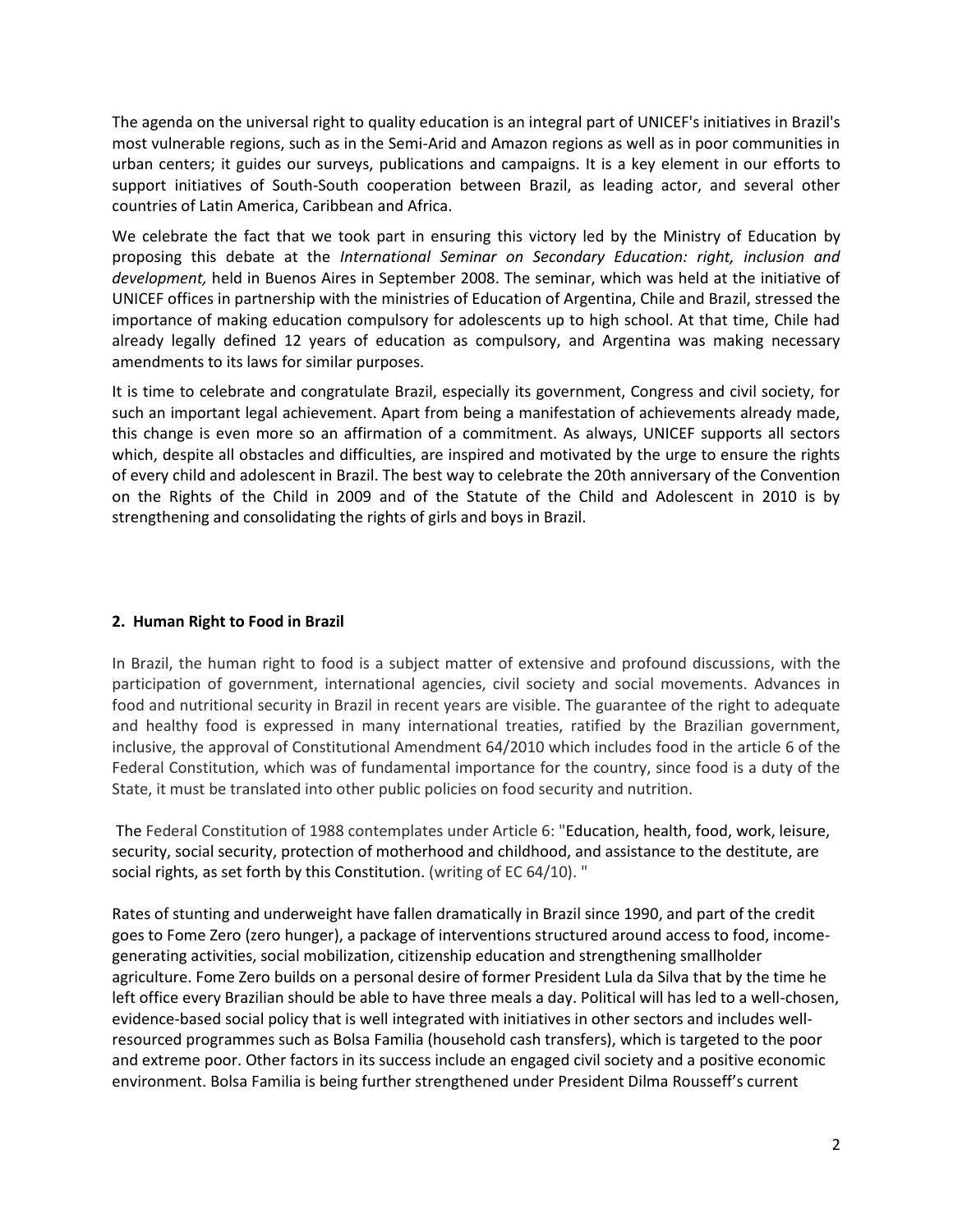government plan to eradicate extreme poverty, "Brasil Sem Miseria", which aims at lifting 16.2 million people out of extreme poverty[. http://www.brasilsemmiseria.gov.br/conheca-o-plano/](http://www.brasilsemmiseria.gov.br/conheca-o-plano/)

### **3. Health and Nutrition of indigenous children and women in Brazil**

The National Health and Nutrition Survey 2008/2009 features a panel of the situation of Brazilian's indigenous population, with special focus on health and nutritional status issues of children under 5 and women from 14 to 19 years of age. It is a strategic milestone for advances public policies in favour of indigenous peoples. Information collected on the profile of health, food and nutrition, individual and collective, as well as biochemical and anthropometric, reflect data of 6,707 women and 6,285 children of 113 indigenous villages randomly selected from macro regions North, Northeast, Midwest, and South/Southeast of Brazil, covering more than 5,277 households.

The survey showed that one in five indigenous children under 5 years of age in Brazil has lower height than expected for their age. More than half suffer from anemia. In the North region, the situation is even worse: 41.1% is below the expected height for the age and 66% have anemia; almost 38% of indigenous children had diarrhea in the week before the survey. Among indigenous women, calls the attention the occurrence of health problems encountered in the non-indigenous urban population: overweight (30.2%), obesity (15.7%) and blood pressure (8.9%), as well as nutrition issues such anemia: 32.7% in women and 35.2% in pregnant women.

Further information is available at:

http://www.ecodebate.com.br/2010/05/12/1%C2%BA-inquerito-nacional-de-saude-e-nutricao-dospovos-indigenas-aponta-anemia-entre-criancas-e-peso-acima-do-normal-entre-mulheres/

# **4. Urban Violence and Adolescent Homicides**

The analysis of the Index of Adolescent Homicide (IHA) shows that scenes of urban violence against adolescents are not restricted to capital cities. Increasing attention is drawn to cities within metropolitan regions and to medium-sized cities with population over 100,000. In these large and medium urban centers, an adolescent's chances of reaching the age of 18 tend to decrease as the urban violence dynamics that also affect other age groups starts to increase.

Complementary analyses based on risk indicators associated with age group, sex, race, and environment show that lethal violence against adolescents is a phenomenon that marks the life in large cities. And the impact of these homicides continues to grow until it reaches its peak in age group 20-24 years. As seen, municipalities with a high lethality level in age group 12-18 also tend to be those with high levels in age groups 20- 24 and 25-29 years. In view of this reality, public policies to prevent and reduce lethal violence should take into account the lifecycle, especially adolescence, since the dynamics that lead to loss of young lives starts in younger age groups.

The data analyzed in this study show that if nothing is done to prevent the causes of these homicides and mitigate their impacts, we face the likelihood of reaching the year 2012 with a number of lost lives equivalent to that of an entire city.